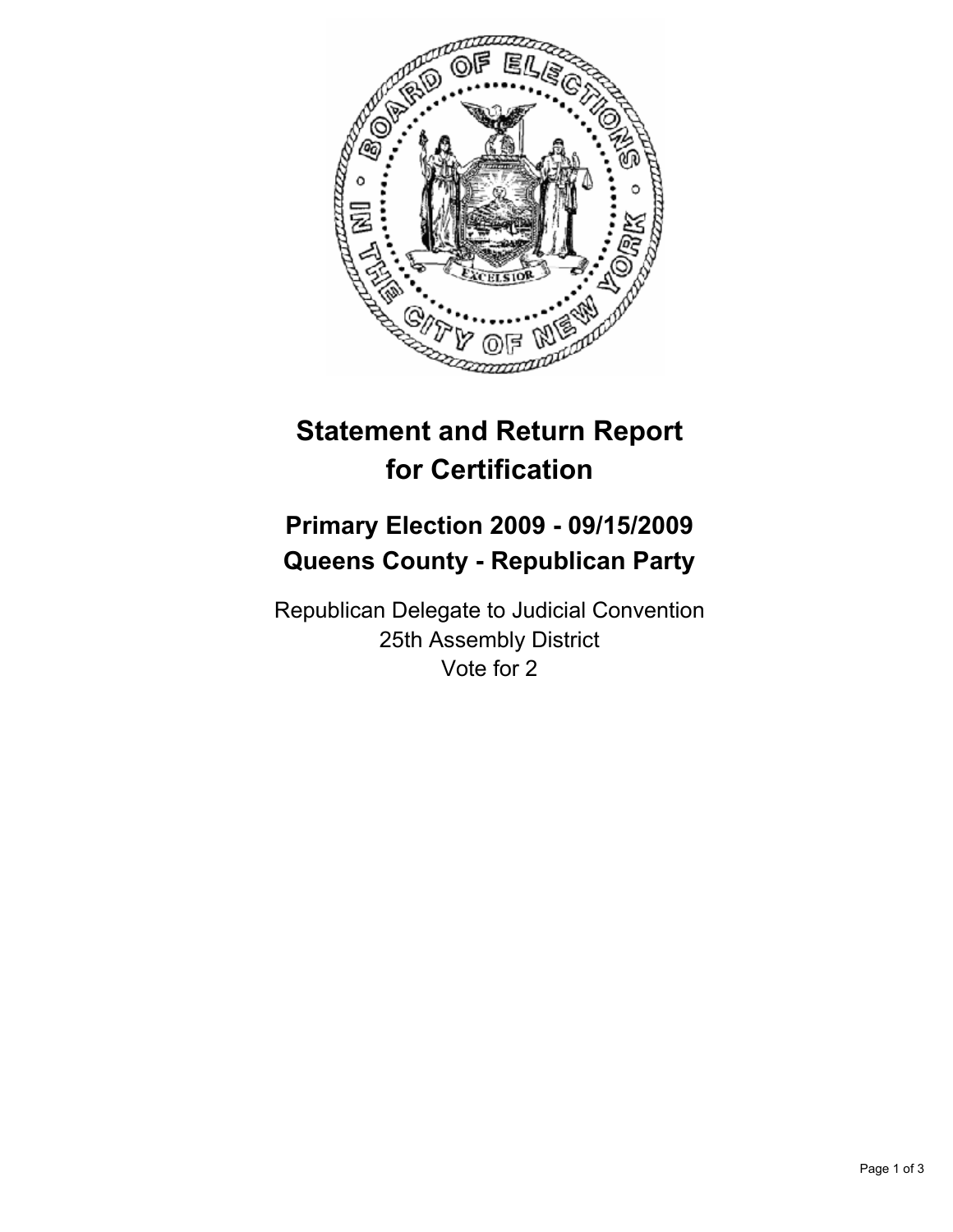

## **Assembly District 25**

| <b>EMERGENCY</b>      |     |
|-----------------------|-----|
| ABSENTEE/MILITARY     | 23  |
|                       |     |
| AFFIDAVIT             | 4   |
| <b>HOWARD T DUFFY</b> | 194 |
|                       |     |
| SHEILA PERALTA        | 155 |
| <b>STEPHEN GRAVES</b> | 175 |
|                       |     |
| <b>Total Votes</b>    | 524 |
|                       |     |